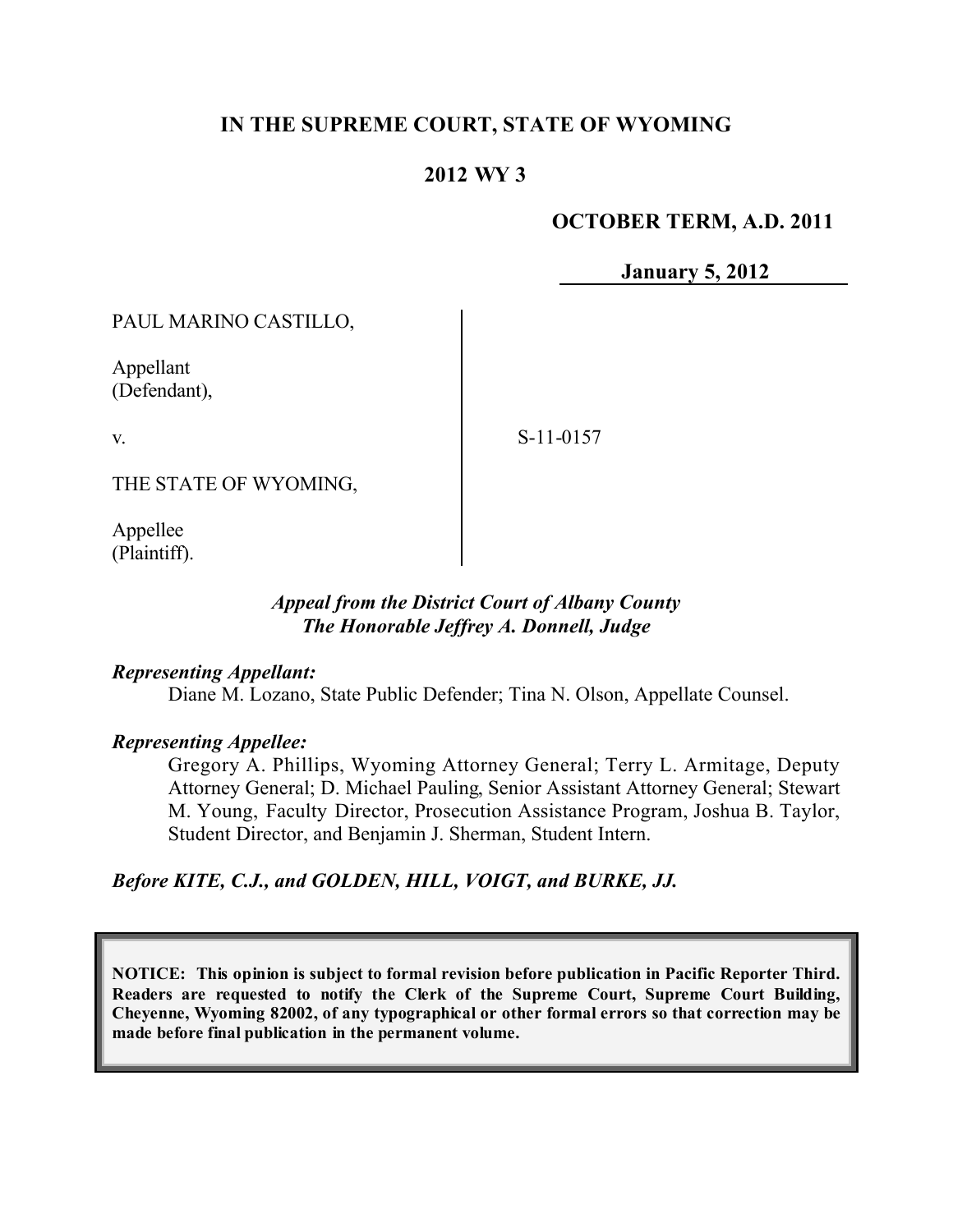## **VOIGT, Justice.**

[¶1] This is an appeal from a district court order reimposing sentence after the appellant's probation was revoked. Finding no abuse of discretion, we affirm.

#### **ISSUE**

[¶2] Did the district court abuse its discretion in reimposing sentence upon revocation of the appellant's probation?

## **FACTS**

[¶3] The appellant was charged with three felony counts of interference with a peace officer. He pled not guilty to all three counts at arraignment. Subsequently, however, he entered into a plea agreement whereby two counts were dismissed, he pled guilty to the third count, and the State agreed to recommend suspension of incarceration in favor of supervised probation. After receiving a Presentence Investigation Report, the district court held a sentencing hearing, at the end of which it sentenced the appellant to the custody of the Department of Corrections for incarceration for a period of not less than three years nor more than six years. The prison sentence was suspended pursuant to the split sentencing provision of Wyo. Stat. Ann. § 7-13-107 (LexisNexis 2011), and the appellant was ordered to serve 180 days in the county jail, to be followed by four years of supervised probation.

[¶4] After the appellant served his jail sentence, and after he had been on supervised probation for some time, the State filed a Petition for Revocation of Probation. The petition recited five alleged probation violations, four involving alcohol consumption and one based upon a larceny conviction. During a hearing on the petition, the appellant admitted the violations. The district court heard from the appellant and counsel, and then reimposed the original sentence, giving credit for time served.

## **STANDARD OF REVIEW**

[¶5] We apply the following standard in reviewing a district court's determination to revoke probation and to reimpose an original sentence:

> The imposition as well as the revocation of probation lies within the sound discretion of the district court, and we will not reverse the actions of the district court unless that discretion is abused. Therefore, the decision of a court to revoke probation and deny a sentence reduction motion in reimposing an original sentence is entitled to considerable deference by an appellate court. We will not reverse the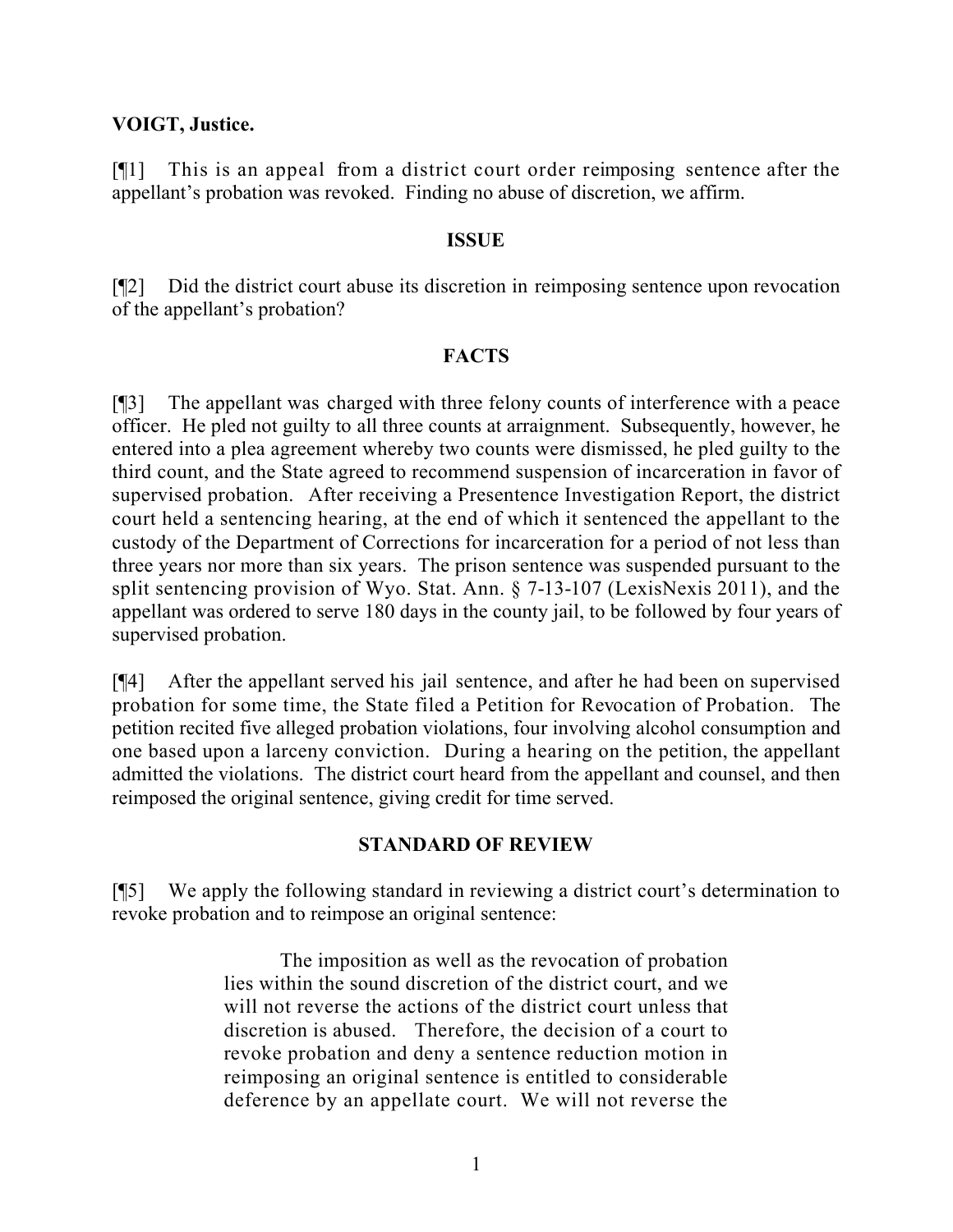actions of the district court in sentence reduction, probation revocation, and sentence imposition cases unless there is a clear abuse of discretion. Upon review, all that is necessary to uphold a district court's decision to revoke probation is evidence that it made a conscientious judgment, after hearing the facts, that a condition of probation had been violated.

*Trujillo v. State*, 2002 WY 56, ¶ 6, 44 P.3d 943, 945 (Wyo. 2002) (internal citations and quotation marks omitted). Where, as here, the question is not whether probation should be revoked, but whether the original sentence should be reimposed, we take the following approach:

> The second portion of the proceeding, the dispositional phase, determines whether, in light of a proven violation, probation should be revoked. *Gailey v. State*, 882 P.2d 888, 891-92 (Wyo. 1994). This portion of the proceeding excludes the rules of evidence, and while general due process protections continue to attach during this phase, "[t]he sufficiency of the evidence to sustain an order revoking probation is a matter within the sound discretion of the trial court." *Id*., at 892 (citation omitted). A conscientious judgment after hearing the facts is adequate.

*Howard v. State*, 2011 WY 43, ¶ 12, 249 P.3d 230, 233 (Wyo. 2011).

#### **DISCUSSION**

[¶6] In the "Argument" section of his appellate brief, the appellant notes that probation revocation proceedings are governed by W.R.Cr.P. 39, but he does not suggest that any provisions of that rule were violated in this instance. Further, he does not cite to a single case or other authority in which the procedures followed by the district court in this case have been identified as being defective. The gist of his appellate argument can be summed up in these two sentences from his brief:

> It is Mr. Castillo's belief that the district court abused its discretion when it refused to place him on ISP (Intensive Supervised Probation) following his admission of the allegations contained in the petition. . . .

> . . . By not giving full consideration to placement on ISP, it is Mr. Castillo's position that the trial court abused its discretion when it imposed the term of incarceration.